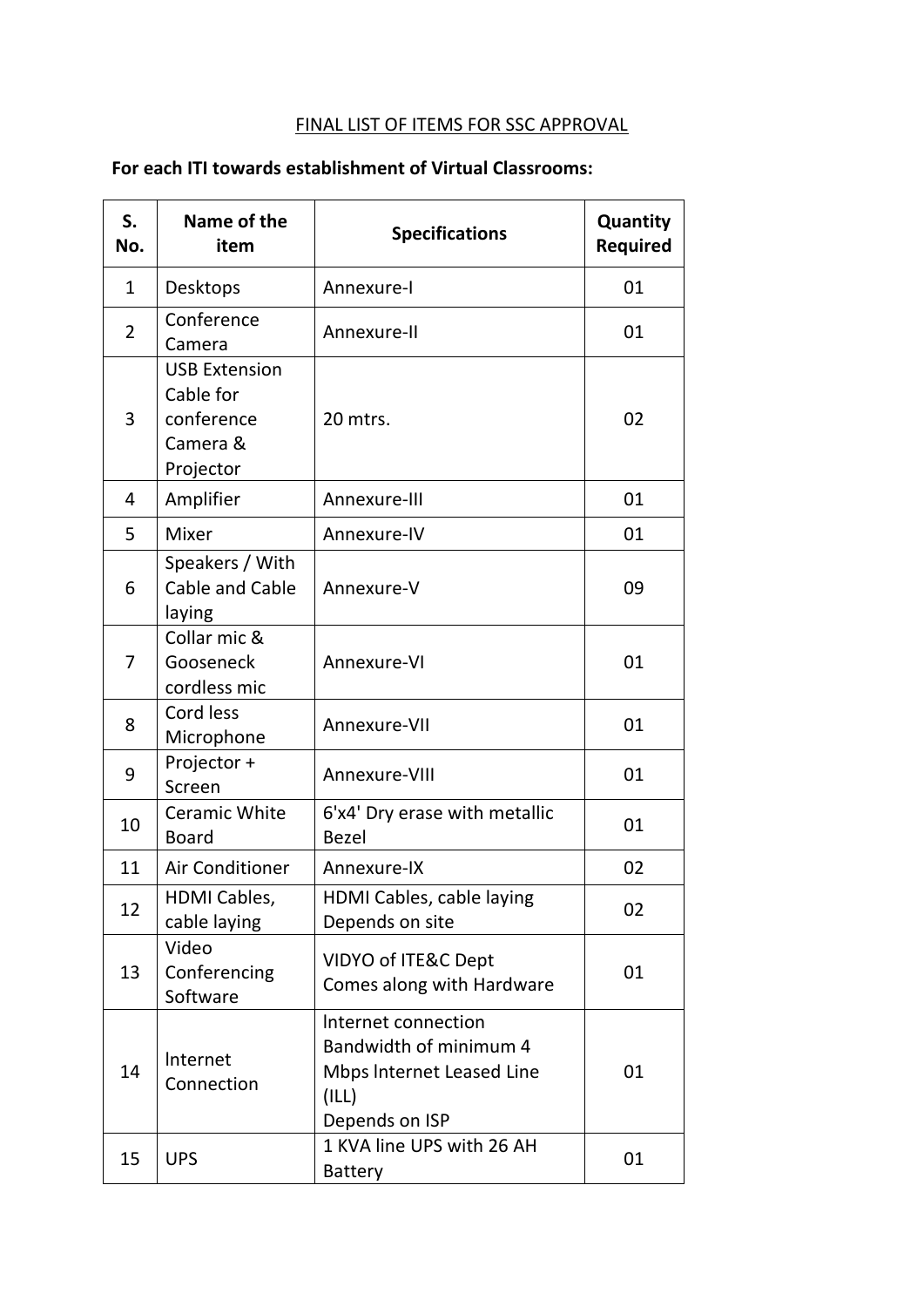| 16 | <b>Electrical Wiring</b> | for UPS & all Equipment<br>Depends on site                                                                                                                                                         | As per<br>the<br>room<br>dimensio<br>ns |
|----|--------------------------|----------------------------------------------------------------------------------------------------------------------------------------------------------------------------------------------------|-----------------------------------------|
| 17 | Dual desks<br>(4 Seater) | Frame: Powder coated 1.0"to<br>1.5" dia. Mild Steel Tubular<br>structure.<br>Seat and Desk: Good quality<br>laminated particle Board of<br>19mm thick with PVC edge<br>lining thermally<br>pressed | 07                                      |
| 18 | Instructor's<br>Table    | 5'x 3'(Wooden) with racks                                                                                                                                                                          | 01                                      |

## **For SPIU and other sections in O/o. DE&T for Office use and Video Conference:**

| S.<br>No.      | Name of the item                                                   | <b>Specifications</b> | Quantity<br><b>Required</b> |
|----------------|--------------------------------------------------------------------|-----------------------|-----------------------------|
| $\mathbf{1}$   | Desktops (All in One)                                              | Annexure-XIII         | 06                          |
| 2              | <b>Desktops</b>                                                    | Annexure-I            | 02                          |
| 3              | Conference Camera                                                  | Annexure-II           | 01                          |
| 4              | <b>USB Extension Cable</b><br>for conference<br>Camera & Projector | 20 mtrs.              | 02                          |
| 5              | Amplifier                                                          | Annexure-III          | 01                          |
| 6              | <b>Mixer</b>                                                       | Annexure-IV           | 01                          |
| $\overline{7}$ | Speakers / With<br><b>Cable and Cable</b><br>Lying                 | Annexure-V            | 09                          |
| 8              | Collar mic &<br>Gooseneck cordless<br>mic                          | Annexure-VI           | 01                          |
| 9              | Cord less<br>Microphone                                            | Annexure-VII          | 01                          |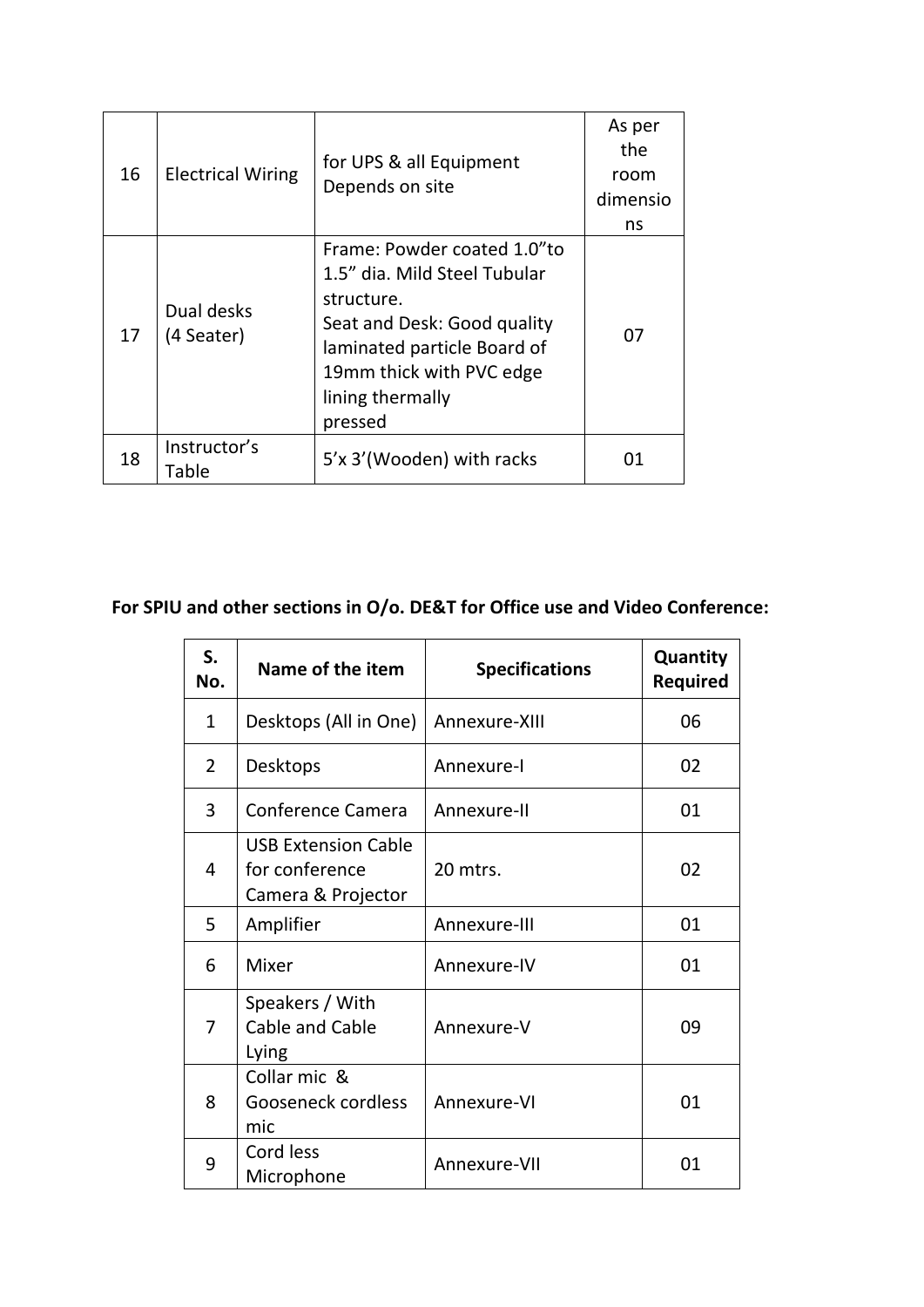| 10 | <b>LED TV</b>                                                     | Annexure-X                                                                                                                                                                                                                                                                                                                                                                                                                                                                                                                                 | 01 |
|----|-------------------------------------------------------------------|--------------------------------------------------------------------------------------------------------------------------------------------------------------------------------------------------------------------------------------------------------------------------------------------------------------------------------------------------------------------------------------------------------------------------------------------------------------------------------------------------------------------------------------------|----|
| 11 | <b>HDMI Cables, cable</b><br>laying                               | <b>HDMI Cables, cable</b><br>laying Depends on site                                                                                                                                                                                                                                                                                                                                                                                                                                                                                        | 02 |
| 12 | <b>Video Conferencing</b><br>Software                             | VIDYO of ITE&C Dept<br>Comes along with<br>Hardware                                                                                                                                                                                                                                                                                                                                                                                                                                                                                        | 01 |
| 13 | <b>UPS</b>                                                        | 1 KVA line UPS with 26<br><b>AH Batteries</b>                                                                                                                                                                                                                                                                                                                                                                                                                                                                                              | 01 |
| 14 | <b>Electrical Wiring</b>                                          | for UPS & all equipment<br>Depends on site                                                                                                                                                                                                                                                                                                                                                                                                                                                                                                 | 01 |
| 15 | <b>Officers Table with</b><br>racks                               | 5'x 3' (wooden)                                                                                                                                                                                                                                                                                                                                                                                                                                                                                                                            | 02 |
| 16 | <b>Officers Chairs</b>                                            | Chrome base high back<br>office chairs                                                                                                                                                                                                                                                                                                                                                                                                                                                                                                     | 04 |
| 17 | Mono Chrome<br>Multi-Functional<br>printer (Print, Scan,<br>Copy) | Annexure-XI                                                                                                                                                                                                                                                                                                                                                                                                                                                                                                                                | 19 |
| 18 | <b>Colour laser Printer</b><br>(Print, Scan, Copy)                | Annexure-XII                                                                                                                                                                                                                                                                                                                                                                                                                                                                                                                               | 02 |
| 19 | Laptops                                                           | Annexure-XIV                                                                                                                                                                                                                                                                                                                                                                                                                                                                                                                               | 02 |
| 20 | <b>Biometric device</b>                                           | <b>Biometric Finger Print</b><br>Reader for payments,<br>time and attendance,<br>Compatible with<br><b>Windows 7 and Android</b><br>508 DPI/USB 2.0<br>full speed complaint,<br>interface: USB 2.0 Full<br>speed, Operating<br>System: Window 7 &<br>Android, Linux optional,<br>Sensor Resolution.<br>508 DPI, Platen Area:<br>18.7 x 1.3.4 mm,<br><b>Active Platen Area: 18 x</b><br>12.8 mm, image<br>Size: 256 x 360,<br>Grayscale: 256 levels,<br><b>Surface Coating: High-</b><br>durability top surface<br>9H hardness, Size (L x W | 02 |